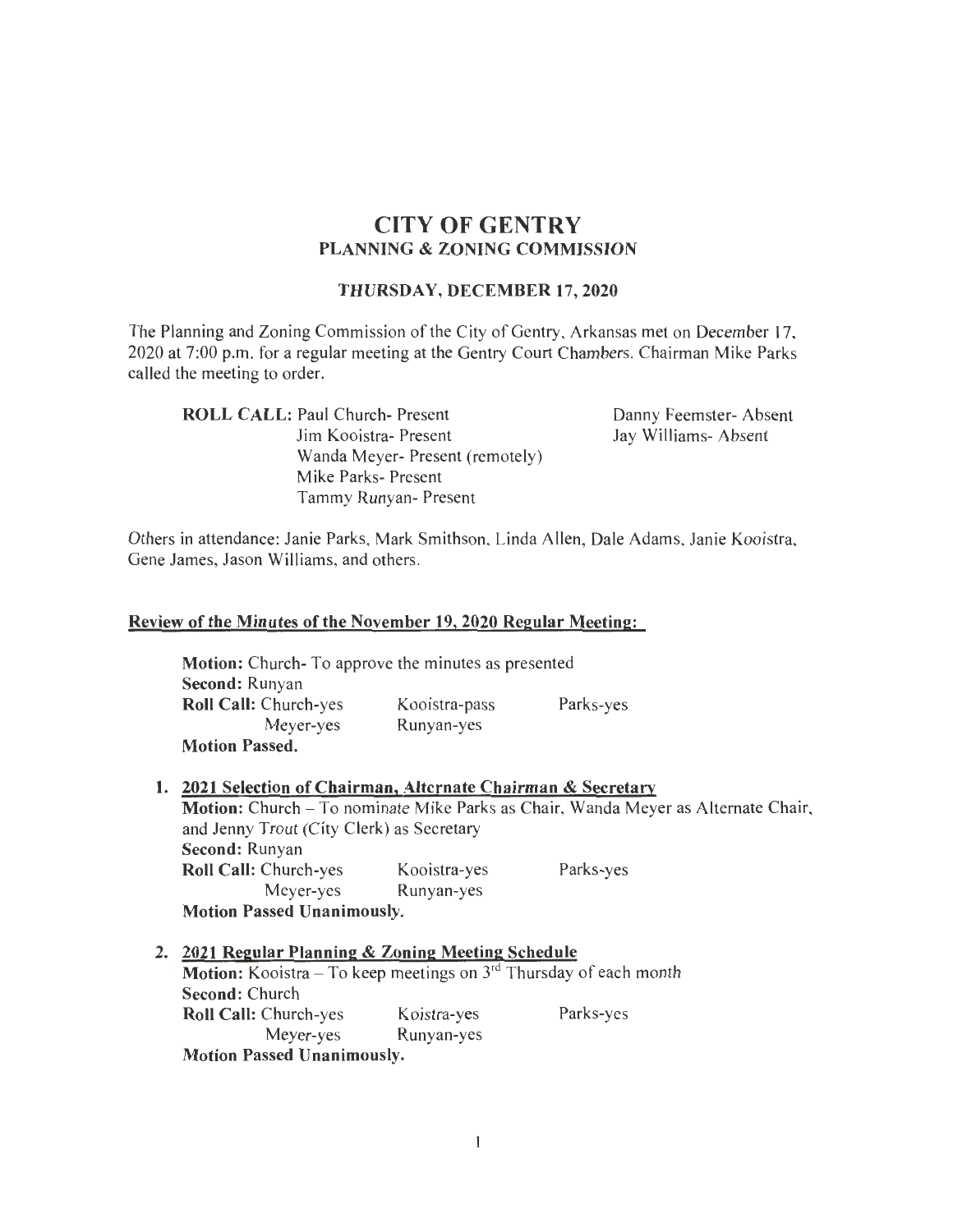## **3. Re-zone- Cam and Jane Klassen**

The Commission discussed the City Council's referral of the Klassen rezone petition back to the Commission after having reached an impasse. The Commission noted the concerns voiced by residents of Parks Circle: light and noise pollution, the possibility of unpleasant odors and an unsightly appearance, and increased traffic. The Commission considered the Klassens' plans to reconstruct a historic post and beam structure on the property and use it to store and display antiques in connection with the adjoining antique shop, and possibly host classes. The Commission considered the Klassens' offer to dissolve the lot line and make the property part of the existing lot on which the antique store sits; to build a fence along the east side of the property to screen it from adjoining property on Parks Circle; and to access the property solely from the existing driveway off Highway 59. The Commission also discussed the fact that there is an existing 80' -wide wooded buffer between the property and the nearest adjoining residence on Parks Circle, which contains a fairly deep ravine that, because it drains Parks Circle, is very unlikely to be developed.

Commissioners felt that the combination of the existing features and the Klassens' offers amply addressed the concerns voiced by the residents. Any light or noise pollution in excess of what would typically occur in R-1 would be greatly, if not completely abated by the wooded buffer strip and the planned fence. If the lot line is dissolved and the only entrance to the property is off Highway 59, traffic on Parks Circle would, if anything, be less than if a residence was present on the property. Finally, the Commissioners noted that any concerns about the possibility of an unsightly appearance should be allayed by the appearance of the Klassens' adjoining properties, by the fact that the appearance of the property has already been much improved since the Klassens' purchase, and by the offer to construct a fence along the east side. The Commissioners also believed that any future concerns in this area could be adequately addressed by enforcement of the City's existing code regulations.

**Motion:** Church- To reiterate Planning Commission's recommendation that the petition to rezone the subject property from R-1 to C-2 be approved, contingent on the owners' agreement to promptly dissolve the lot line between the subject property and the adjoining lot on Highway 59. **Second:** Kooistra **Roll Call:** Church-yes Koistra-yes Parks-yes Meyer-yes Runyan-yes **Motion Passed Unanimously.** 

### **4. Lot Split/ Lot Line Adjustment-Alan Watkins**

Motion: Kooistra - Approve the Lot Split/Lot Line Adjustment and effectively dissolve the 8' tail for the eastern lot on south. **Second:** Church **Roll Call:** Church-yes Koistra-yes Parks-yes Meyer-yes Runyan-yes **Motion Passed Unanimously.**